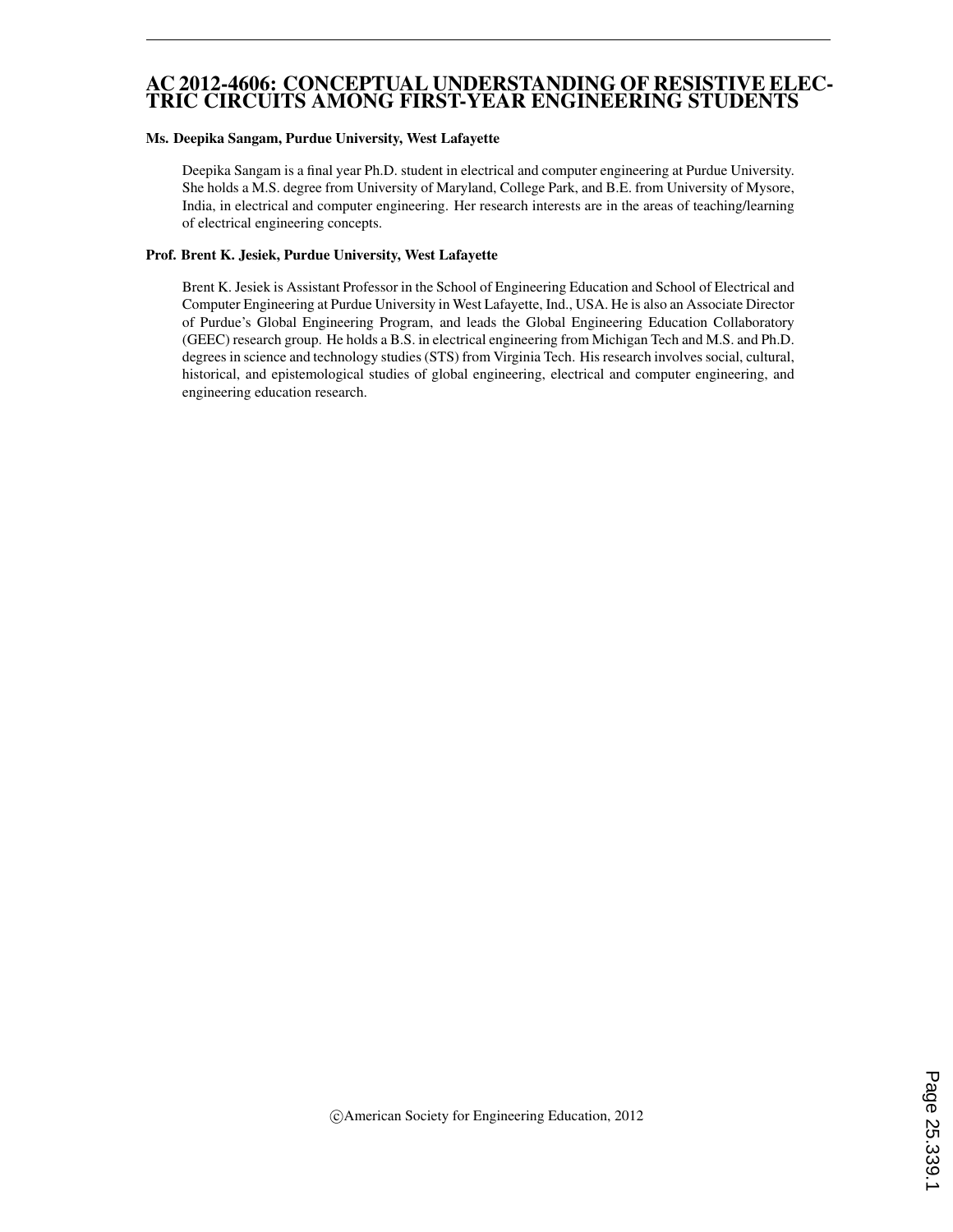# **Conceptual Understanding of Resistive Electric Circuits Among First-Year Engineering Students**

### **Abstract**

In this paper we present results from administering the Determining and Interpreting Resistive Electric Circuit Concepts Test (DIRECT) concept inventory to first-year honors engineering students (n≈150). This study was coordinated around a one-week module on electrical circuit theory, with the concept inventory administered immediately before and after the module. Students were also given an open-ended questionnaire during the pre-test, and a survey to evaluate the instructional module with the post-test. We discuss details of the instructional module and present several findings from our analysis of the survey data. We find that while a majority of the students had completed Advanced Placement (AP) physics and/or electronics courses and were currently enrolled in college-level physics courses, they still had many difficulties solving basic problems involving resistive circuits and did not show significant improvements after completing the instructional module. Our findings highlight many of the persistent difficulties faced by students in this conceptual domain. Factors such as prior educational experiences and intended major (i.e., ECE vs. non-ECE) were shown to predict student performance on the concept inventory. We conclude the paper by first describing how this study has informed a new stage of research involving a more in-depth qualitative study of misconceptions in this domain, including across student levels (i.e., first-year to junior/senior). We also discuss how a number of insights from this study can help instructors and curriculum developers assess and improve conceptual understanding in the context of their own courses.

**Keywords:** circuits, concept inventory, conceptual understanding, DC, DIRECT, direct current, electrical engineering, student perceptions

#### **Introduction**

Extensive research on student understanding of physical science concepts has established that many students have deep-rooted misconceptions that are often difficult to change.<sup>1</sup> One-on-one student interviews are typically used to identify specific misconceptions, which in turn support development of Concept Inventories (CIs). CIs contain multiple-choice questions in a particular conceptual domain, with common misconceptions presented as "distracters." CIs are instruments of choice for in-depth and large-scale assessments of student conceptual knowledge. The feasibility of administering this kind of instrument on a large scale, as well as the relative ease of data analysis, makes CIs a valuable tool for both researchers and instructors.

In this paper we present results from administering the Determining and Interpreting Resistive Electric Circuit Concepts Test (DIRECT) concept inventory to first-year engineering (FYE) honors students (n≈150). The FYE course is offered as a two-semester course on engineering problem solving and provides an introduction to a number of different engineering disciplines. A one-week instructional module on electric circuits is included as a part of this course in the second semester. Our goal with this study was to assess FYE students' conceptual understanding of electric circuit theory and investigate the relationship between student understanding and their background and interests. We were also interested in finding the effect of a short refresher, in the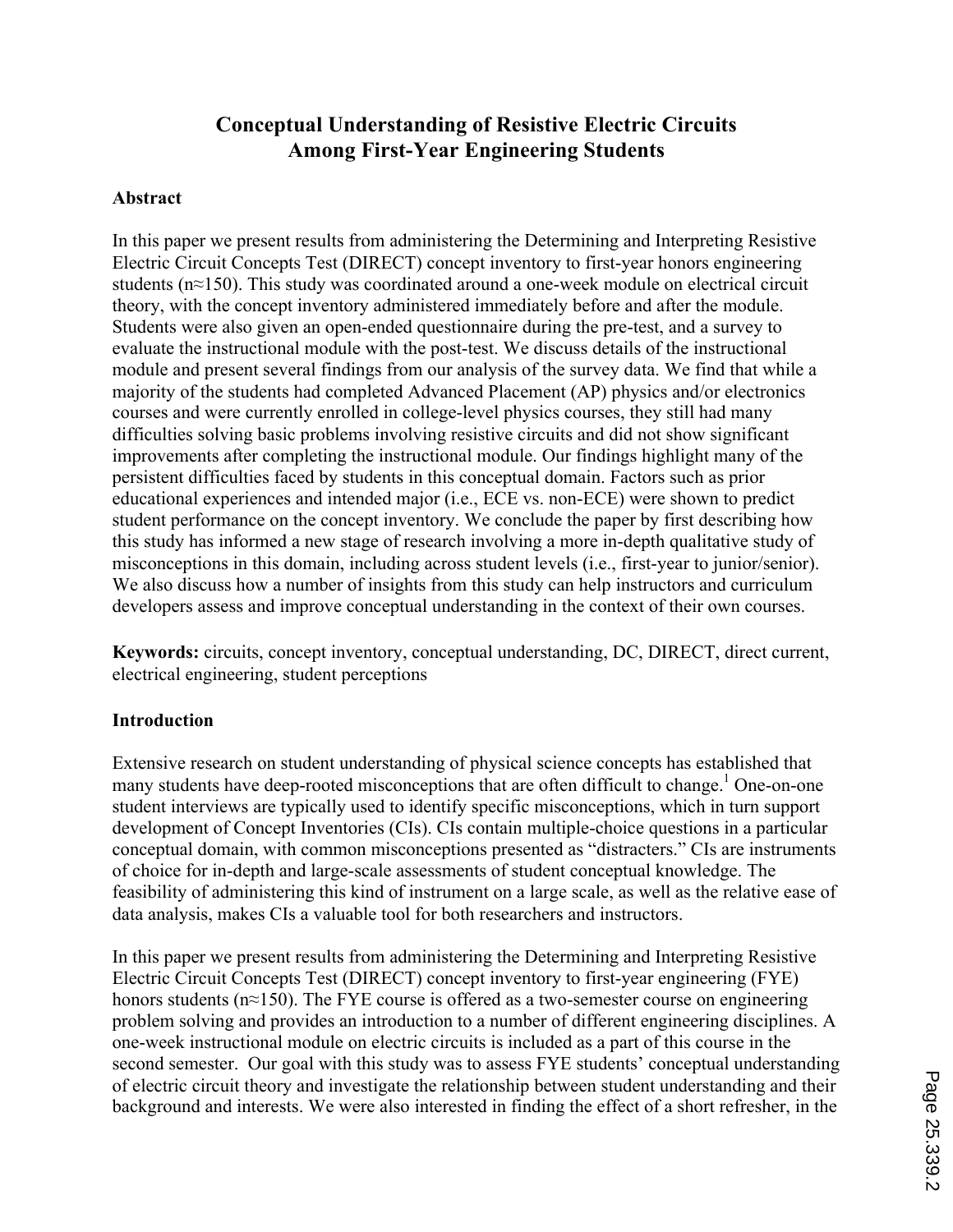form of a one week instructional module, on their conceptual understanding. To this end, we administered DIRECT before and after the instructional module. An open-ended questionnaire also accompanied the pre-test, and a survey evaluation of the instructional module was paired with the post-test.

This paper begins with a review of relevant literature, followed by a brief description of our circuits learning module, which featured a number of instructional innovations. We then discuss several findings from our analysis of the survey data, and conclude with a series of more practical implications and recommendations.

# **Literature Review**

In the electric circuits domain, commonly used concept inventories include: Determining and Interpreting Resistive Electric Circuits Concept Test (DIRECT), Circuits Concept Inventories (CCI), AC/DC Concept Test, and Electrical Circuit Conceptual Evaluation (ECCE). In previous work, we presented a comparative analysis of these CIs based on development methodology, number of questions, basis for choice of distracters, type of questions (qualitative/quantitative), intended application, statistical reports of quality and scope (DC/AC  $\&$  DC circuits).<sup>2</sup> Given these criteria, we found DIRECT to be most suitable for our own research. It covers DC resistive circuit concepts, and statistical measures of its reliability and validity have been established.

A survey of the literature reveals that apart from the results reported by developers of  $DIRECT^3$ , at least three other groups have reported the use of DIRECT as a conceptual assessment tool.<sup>4,5,6</sup> More specifically, DIRECT has been used to investigate the effects of simulations on pre-service elementary school teachers' understanding<sup>4</sup>, to assess conceptual understanding of circuits  $concepts among first year engineering students<sup>5</sup>, and to evaluate an instructional approach.$ focused on electric potential and electric potential difference.<sup>6</sup> O'Dwyer used DIRECT to assess understanding of electric circuits among first-year, Level 7 (Bachelor's Degree level in Ireland), engineering students, primarily to gauge the diversity of abilities among incoming students at Dublin Institute of Technology.<sup>5</sup> However, this paper only presented preliminary results (percentage of correct responses) for 83 students and recognized the usefulness DIRECT.

Other studies have borrowed elements from DIRECT to develop their own assessment instruments.<sup>7,8</sup> For example, Smaill et al. developed their own assessment instrument and used it in conjunction with interviews to assess the level of understanding of first-year students at University of Auckland, New Zealand.<sup>7</sup> They found that students have similar difficulties with electric circuit concepts across national boundaries, but their understanding can be significantly improved with proper instruction. Pesman *et al.* developed a three-tier test consisting of multiple-choice questions, reasoning questions, and an assessment of students' confidence levels related to their responses to first two tiers. <sup>8</sup> The three-tier test was developed to compensate for the shortcomings of a regular multiple-choice test, and as a more convenient alternative to interviews.

In our study, we find that the questions from DIRECT align well with our goal to assess the academic preparedness of first-year engineering students at our university in the area of electric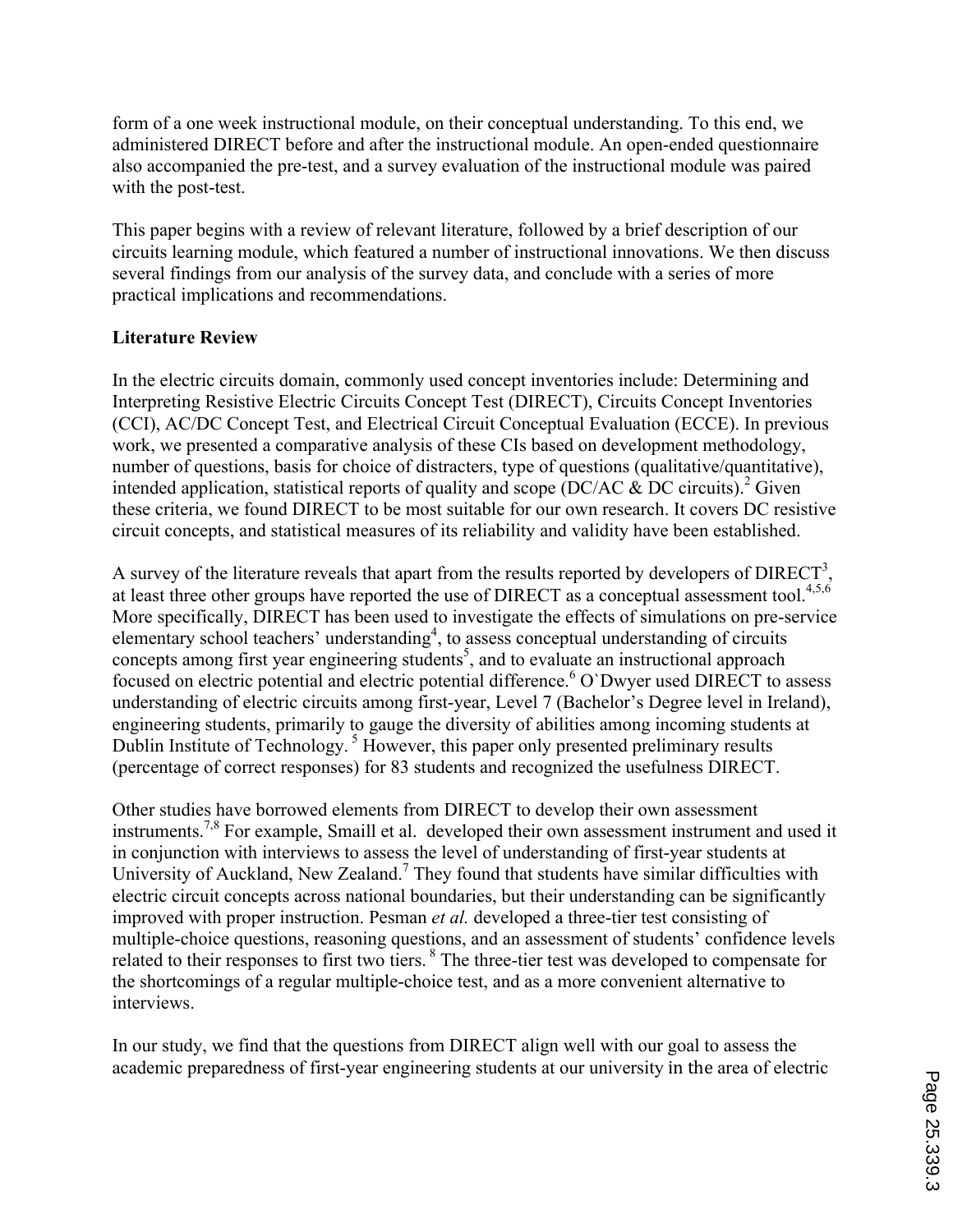circuits. We are also interested in investigating whether a short instructional module on electric circuits can change their conceptions about electric circuits.

# **Methods**

# *Study Context and Participant Population*

The participants in this study were first-year honors engineering students ( $n$  $\sim$ 150) at our university who were enrolled in three different sections taught by three different instructors. Their selection was based on convenience sampling. Table 1 summarizes the different subject groups, including pre/post-test sample sizes for each.

| <b>Section</b> | <b>Pre-Test Sample Size</b> | <b>Post-Test Sample Size</b>  |
|----------------|-----------------------------|-------------------------------|
| Section 1      | $n = 45$                    | $n = 52$                      |
| Section 2      | $n = 38$                    | $n = 55$                      |
| Section 3      | $n = 31$                    | $n = 47$                      |
| Total          | $n_{\text{total}} = 114$    | $= 154$<br>$n_{\text{total}}$ |

**Table 1. Sample sizes for pre-test and post-test for different sections**

# *Data Collection and Analysis*

We administered DIRECT as a pre/post-test to students. We also developed and delivered an instructional module based on conceptual change research that was implemented in only one section (Section 1). The students for this study were recruited by obtaining permission from the instructors and the study was carried out during regular class time. DIRECT was administered as a pre-test along with a perceptions survey before the beginning of the one-week module on electric circuit theory. After the instructional module, the post-test was administered, along with a student background and module evaluation survey. All appropriate human subjects research approvals were obtained and followed for this study. Student participation in the study was voluntary and their participation did not have an impact on their course grade.

# **Instructional Module**

The first-year honors engineering curriculum includes a one-week module on electric circuit theory. The scope of coverage includes only an introduction to DC circuits and analysis methods. It amounts to one chapter in the prescribed course textbook. 9 For the instructional module implemented in Section 1, most of the lecture material and problems were borrowed from multiple textbooks, although the prescribed textbook was also referenced. The specific learning objectives for the module were:

- 1. Understand the meaning of charge, current, voltage, electrical energy, electrical power
- 2. Apply the concept of resistance
- 3. Apply conceptual understanding of conservation of charge and energy in electric circuit
- 4. Apply the concept of power to a variety of circuits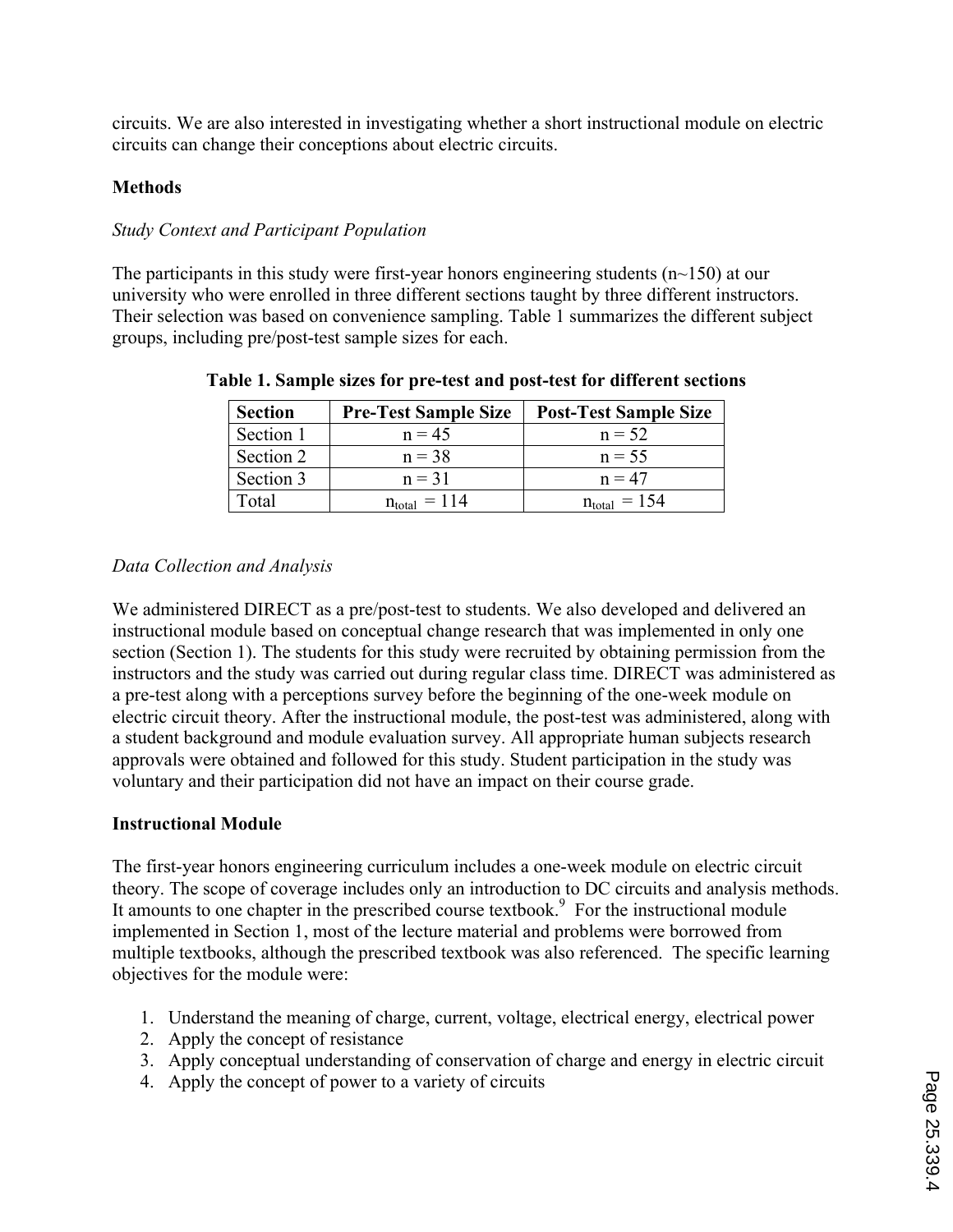Our goal in designing the instructional module was to prevent misconceptions that can arise from improper usage of electric circuits vocabulary. We strived to present each of the concepts (current, voltage, resistance, etc.) as clearly and accurately as possible so that students understood the meaning and relevance of each concept. After establishing the relevance and context of electric circuits for all engineering majors, we introduced an electric circuit as an interconnection of circuit elements with current, voltage, power/energy as the circuit variables. Charge was described as the electrical property of matter that explains all electrical phenomena.

Student difficulties with concepts of current and voltage have been extensively researched. Table 2 presents typical student difficulties associated with each concept, along with a description of how we treated each of these concepts in class. <sup>10</sup> In addition to the above concepts, we also introduced the law of conservation of power and a procedure to compute power in an electric circuit. Research has also shown that students often have trouble correlating schematic diagrams with real-life pictorial diagrams.<sup>11,12</sup> To address this difficulty, we emphasized multiple representations of circuits, as well as the concept of a complete circuit.

| Concept | <b>Difficulty/Misconception</b>                                                    | <b>Our Treatment</b>                                                                                                                                                                                                                                                            |
|---------|------------------------------------------------------------------------------------|---------------------------------------------------------------------------------------------------------------------------------------------------------------------------------------------------------------------------------------------------------------------------------|
| Current | Current in a circuit depends on<br>direction and order of elements                 | Current is time rate of flow of charge<br>$\bullet$<br>Used animation of a simple DC circuit<br>$\bullet$<br>with bulb and battery to show that<br>current is the same everywhere at every<br>instant of time                                                                   |
|         | Current is used up                                                                 | Emphasized conservation of Charge<br>$\bullet$                                                                                                                                                                                                                                  |
|         | Battery is a source of current                                                     | Battery is a source of energy and<br>$\bullet$<br>charge is a carrier of this energy,<br>transferring energy from one point to<br>another point in a circuit.<br>Battery does not contain stored charge<br>$\bullet$                                                            |
| Voltage | Ideal battery maintains a constant<br>potential difference across its<br>terminals | Irrespective of what is connected to the<br>battery, it always maintains a constant<br>potential difference, as demonstrated<br>with simulations and examples                                                                                                                   |
|         | Difference between potential and<br>potential difference                           | Electric potential at a certain point in a<br>$\bullet$<br>battery is the electric potential energy<br>per coulomb<br>Potential difference is the difference in<br>$\bullet$<br>electric potential, and is calculated or<br>measured with respect to two points in<br>a circuit |

|  | Table 2. Treatment of common student difficulties in an in-class instructional module |
|--|---------------------------------------------------------------------------------------|
|--|---------------------------------------------------------------------------------------|

To emphasize and reinforce all fundamental concepts, we used multiple instructional approaches: web-based simulations, contextual problems, design problems, qualitative problems, and handson experiential learning with breadboard and LEDs.<sup>13,14</sup>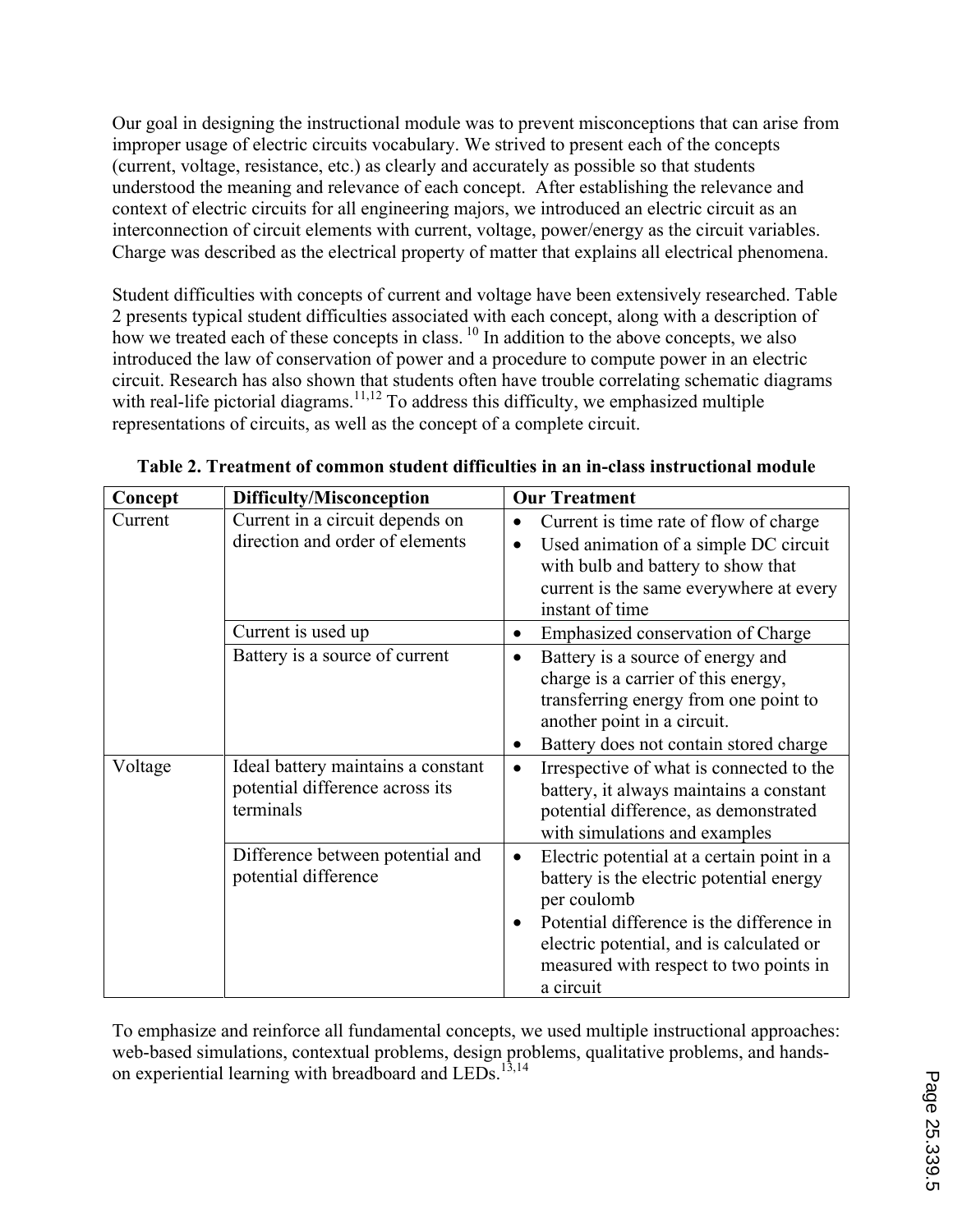# **Findings and Discussion**

### *Performance on Concept Inventory*

DIRECT was administered as a pre/post-test in each of the three class sections. Table 3 shows the average pre- and post-test scores for each section, and for all the sections combined. From this table it is evident that though the post-test scores were similar for the three sections, there was a higher pre/post-test gain for Section 1. Upon further examining student performance on each question, as presented in Table 4, it is evident that Section 1 had fewer questions with negative difference between post-test and pre-test scores and a larger number of questions with greater than 10% increase in performance. Tables 3 and 4 show a larger overall positive trend in student performance for Section 1.

| <b>Section</b> | Average<br><b>Pre-Test Score</b> | Average<br><b>Post-Test Score</b> | <b>Pre/Post</b><br>Change |
|----------------|----------------------------------|-----------------------------------|---------------------------|
| Section 1      | 14.84 (51.17%)<br>for $n=45$     | 18.63 (64.24%)<br>for $n=52$      | $+13\%$                   |
| Section 2      | $16.52(59.02\%)$<br>for $n=38$   | 17.29(61.75%)<br>for $n=55$       | $+2.73%$                  |
| Section 3      | 16.87(58.18%)<br>for $n=31$      | 18.8 (64.86%)<br>for $n=47$       | $+6.68\%$                 |
| All Sections   | 15.95 $(55.02\%)$<br>for $n=114$ | 18.2 (62.79%)<br>for $n=154$      | $+7.77%$                  |

#### **Table 3. Average student performance on DIRECT, pre- and post-test**

Further examining individual questions we see that the three decreased performance questions for Section 1 were shared with at least one other section. These questions targeted: change in power delivered to a resistor when another resistor was added in series (Question #2), parallel connection of batteries (Question #16), and potential difference across an open switch (Question #28). Poor performance on questions #16 and #28 can likely be attributed to novel circuit arrangements, such that the limited learning experience provided in this short module on electric circuits was not sufficient for students to develop the ability to *transfer* their learning, i.e. the ability to extend what they have learned in one context to new context.<sup>15</sup>

Apart from nine questions with greater than 10% increase which were common between Section 1 and at least one other section, Section 1 exclusively saw an increase on seven other questions. Those seven problems covered: series-parallel resistance, multiple circuit representations, and properties of battery. Though there is no defining pattern to these questions, we believe that the increased performance can be attributed to the explicit conceptual-understanding approach that guided development and delivery of this instructional module. That is, the intentional and strategic organization and presentation of key concepts, as summarized in Table 2, likely helped student understanding as measured by their performance on the concept inventory. It further strengthens our hypothesis that conceptual-understanding based instruction can improve student conceptual understanding.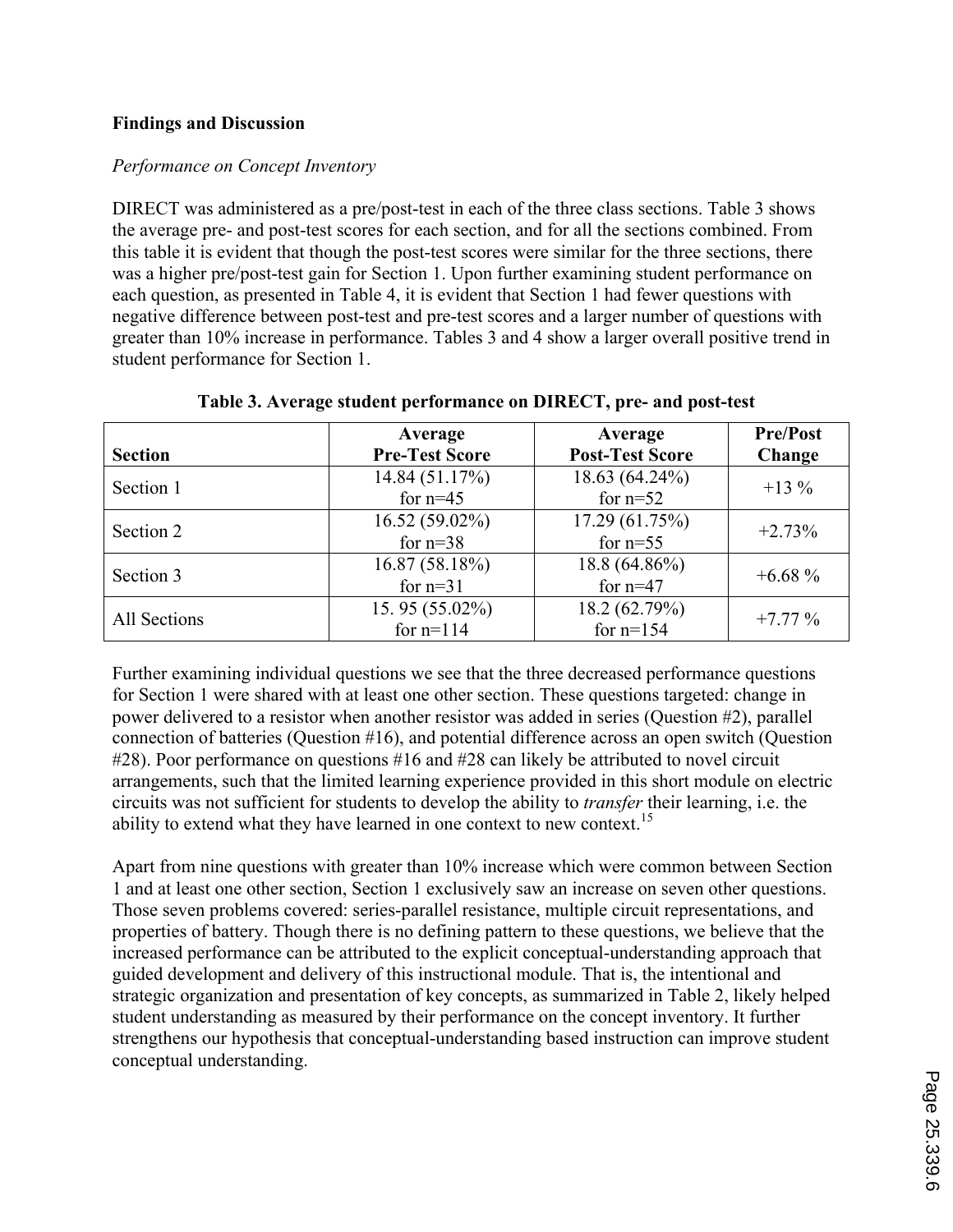|                         |      | <b>Section 1</b> |                        |      | <b>Section 2</b> |          |      | <b>Section 3</b> |          |
|-------------------------|------|------------------|------------------------|------|------------------|----------|------|------------------|----------|
|                         |      | (% of correct    |                        |      | (% of correct    |          |      | (% of correct    |          |
|                         |      | responses)       |                        |      | responses)       |          |      | responses)       |          |
| <b>Question</b>         | Pre- | Post-            | Pre/Post               | Pre- | Post-            | Pre/Post | Pre- | Post-            | Pre/Post |
| No.                     | test | test             | Change                 | test | test             | Change   | test | test             | Change   |
| 1                       | 60   | 61.5             | 1.5                    | 50   | 47.3             | $-2.7$   | 74.2 | 57.4             | $-16.7$  |
| $\overline{2}$          | 68.9 | 63.5             | $-5.4^{*}$             | 57.9 | 70.9             | 13.0     | 80.6 | 78.7             | $-1.9$   |
| $\overline{\mathbf{3}}$ | 35.6 | 59.6             | $\overline{22.1}^{**}$ | 50   | 54.5             | 4.5      | 41.9 | 42.6             | 0.6      |
| $\overline{4}$          | 46.7 | 69.2             | 22.6                   | 50   | 60               | 10.0     | 61.3 | 72.3             | 11.1     |
| $\overline{5}$          | 84.4 | 96.2             | 11.7                   | 86.8 | 94.5             | 7.7      | 90.3 | 95.7             | 5.4      |
| 6                       | 64.4 | 73.1             | 8.6                    | 50   | 70.9             | 20.9     | 71   | 74.5             | 3.5      |
| $\overline{7}$          | 66.7 | 75               | 8.3                    | 73.7 | 78.2             | 4.5      | 74.2 | 80.9             | 6.7      |
| 8                       | 62.2 | 84.6             | 22.4                   | 73.7 | 83.6             | 9.9      | 71   | 85.1             | 14.1     |
| 9                       | 77.8 | 82.7             | 4.9                    | 81.6 | 90.9             | 9.3      | 93.5 | 91.5             | $-2.1$   |
| 10                      | 44.4 | 53.8             | 9.4                    | 63.2 | 61.8             | $-1.4$   | 41.9 | 53.2             | 11.3     |
| 11                      | 46.7 | 53.8             | 7.2                    | 52.6 | 50.9             | $-1.7$   | 51.6 | 61.7             | 10.1     |
| 12                      | 15.6 | 23.1             | 7.5                    | 21.1 | 21.8             | 0.7      | 9.7  | 14.9             | 5.2      |
| 13                      | 95.6 | 96.2             | 0.6                    | 97.4 | 100              | 2.6      | 93.5 | 95.7             | 2.2      |
| 14                      | 66.7 | 82.7             | 16.0                   | 50   | 83.6             | 33.6     | 48.4 | 74.5             | 26.1     |
| 15                      | 51.1 | 53.8             | 2.7                    | 57.9 | 50.9             | $-7.0$   | 51.6 | 59.6             | 8.0      |
| 16                      | 62.2 | 55.8             | $-6.5$                 | 52.6 | 41.8             | $-10.8$  | 77.4 | 46.8             | $-30.6$  |
| 17                      | 33.3 | 53.8             | 20.5                   | 52.6 | 54.5             | 1.9      | 48.4 | 66               | 17.6     |
| 18                      | 57.8 | 88.5             | 30.7                   | 65.8 | 76.4             | 10.6     | 41.9 | 63.8             | 21.9     |
| 19                      | 62.2 | 75               | 12.8                   | 18.4 | 7.3              | $-11.1$  | 74.2 | 83               | 8.8      |
| 20                      | 15.6 | 17.3             | 1.8                    | 39.5 | 40               | 0.5      | 12.9 | 4.3              | $-8.6$   |
| 21                      | 42.2 | 61.5             | 19.3                   | 39.5 | 40               | 0.5      | 74.2 | 66               | $-8.2$   |
| 22                      | 44.4 | 59.6             | 15.2                   | 39.5 | 45.5             | 6.0      | 35.5 | 40.4             | 4.9      |
| 23                      | 46.7 | 59.6             | 15.2                   | 60.5 | 67.3             | 6.8      | 58.1 | 70.2             | 12.1     |
| 24                      | 35.6 | 48.1             | 14.7                   | 60.5 | 50.9             | $-9.6$   | 51.6 | 46.8             | $-4.8$   |
| 25                      | 57.8 | 82.7             | 27.1                   | 57.9 | 67.3             | 9.4      | 74.2 | 85.1             | 10.9     |
| 26                      | 40   | 71.2             | 33.4                   | 50   | 56.4             | 6.4      | 51.6 | 85.1             | 33.5     |
| 27                      | 80   | 96.2             | 18.4                   | 68.4 | 80               | 11.6     | 67.7 | 72.3             | 4.6      |
| 28                      | 26.7 | 23.1             | $-1.4$                 | 34.2 | 10.9             | $-23.3$  | 35.5 | 40.4             | 4.9      |
| 29                      | 13.3 | 38.5             | 29.6                   | 31.6 | 20               | $-11.6$  | 22.6 | 19.1             | $-3.4$   |

**Table 4. Percentage of correct responses for each DIRECT question, pre- and post-test**

**\*** Entries in bold indicate decrease in net percentage of correct responses from pre- to post-test. *\*\** Italicized and underlined entries indicate a greater than 10% increase in correct responses.

For a random sample chosen in each section, the difference in performance and gain in performance of CI can be attributed to different teaching styles adopted by different instructors in each section. To evaluate the statistical significance of our inferences, we performed hypothesis testing using 2-sample t-test. Table 5 presents the hypothesis, as well as the details of the statistical tests performed.

The statistical results for our findings are limited by the small sample sizes. Despite a reasonable number of subjects in each section who completed the pre-test and post-test, the n for computing gain on test performance was relatively small since the same students were not present in the class during the pre- and post-test. For example, for Section 1, n=45 for pre-test and n=52 for the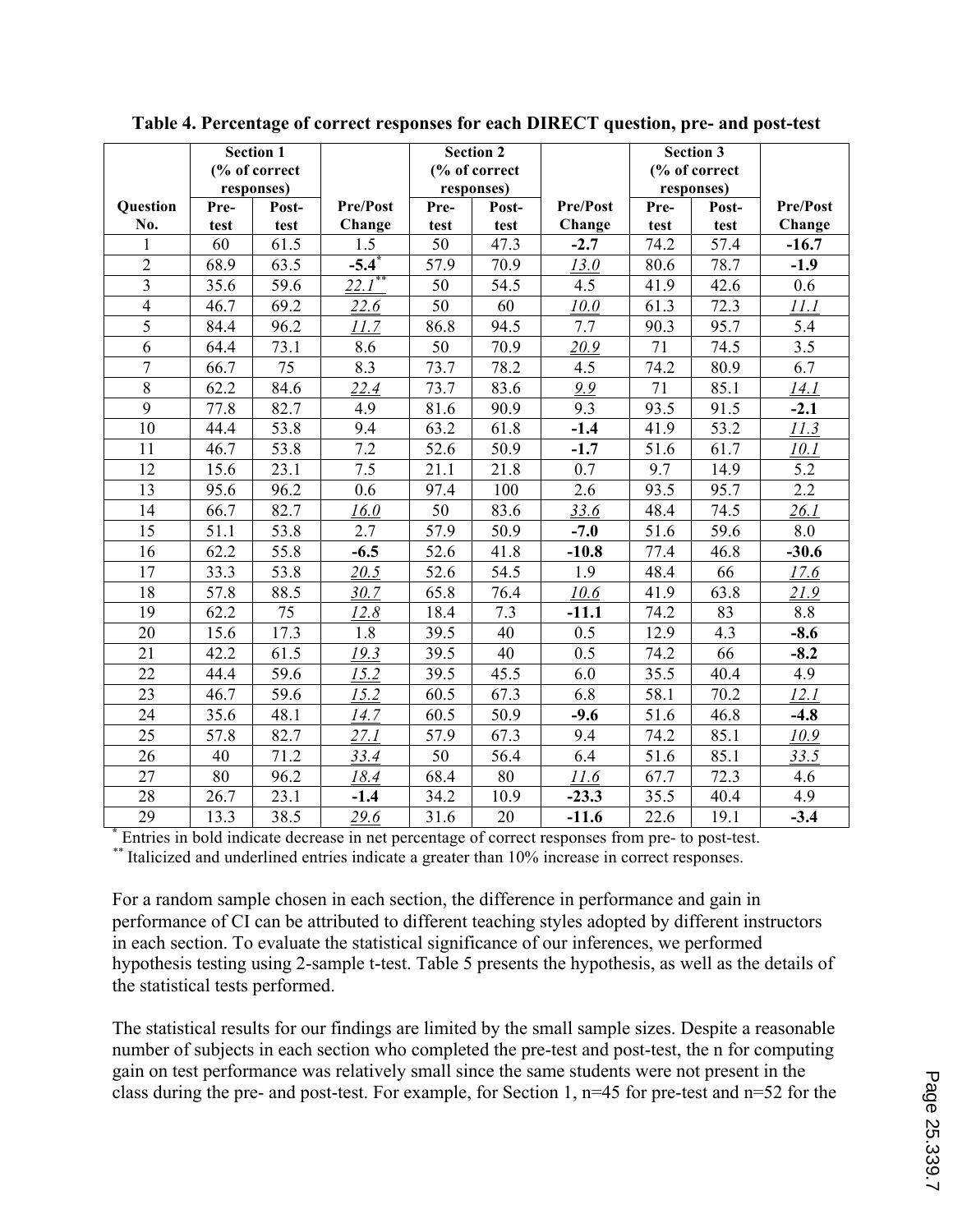post-test, but there were only 38 students who completed both the pre- and post-test. The 2 sample t-test results show that there is a statistically significant difference between the average pre/post gain for Section 1 and Section 2, but not for Section 1 and Section 3. Though we are not fully aware of the details of the instructional approaches employed in Section 2 and 3, the above results do suggest that instructional strategies are likely pivotal to the process of developing conceptual knowledge in a particular domain. Though not conclusive from the above results, we believe a more elaborate and controlled experiment could be used to demonstrate the positive effect of conceptual-understanding based instruction.

### **Table 5. Summary of hypothesis test to determine the effect of 1-week instructional module**

**Null Hypothesis:**  $H_0$  – there is no difference between the average gain on test score between Section 1 and Section 2/3.

| <b>Alternate Hypothesis:</b> $H_A$ – There is a statistically significant difference between the average |  |
|----------------------------------------------------------------------------------------------------------|--|
| test score between Section 1 and Section 2/3                                                             |  |

| Significance level: $\alpha$ = 0.05<br>Section 2/3 average gain |  | <b>Tail</b> – Right tailed test because we expect a positive difference between the Section 1 and |
|-----------------------------------------------------------------|--|---------------------------------------------------------------------------------------------------|

| Case                       | (Null hyp)<br>rejected for<br>$h=1)$ | (probability) | ci<br><i>(confidence)</i><br>interval) | tstat<br>(test statistic) | df<br>(degrees of<br>freedom) |
|----------------------------|--------------------------------------|---------------|----------------------------------------|---------------------------|-------------------------------|
| Section 1 and<br>Section 2 |                                      | 0.0164        | $[0.5801, \text{Inf}]$                 | 2.1783                    | 69                            |
| Section 1 and<br>Section 3 |                                      | 0.2142        | $[-0.9438, \text{Inf}]$                | 0.7975                    | 59                            |

# *Effect of Student Perceptions and Background*

To gauge student attitude and perceptions towards electric circuit theory, subjects were asked three open-ended questions after completing the pre-test:

- 1. Is electricity a difficult concept for you? Explain why?
- 2. Which of the problems on the diagnostic test were most difficult? Explain.
- 3. In your opinion, what is the most effective way to learn electricity concepts? For example, you can consider: textbooks, web-based simulation, lecture and discussion, projects, and problem practice.

To determine the relationship between student perception and performance, we used student responses for question #1 to compute a perception score (p-score). Representative responses ranged from "*difficult because hard to visualize*" to "*no it is just formula based*." Most respondents mentioned that it had been a long while since they last encountered electric circuit concepts or problems. We assigned p-score=0 for responses such *"yes it is difficult …"*, pscore=1 for responses like *"it is somewhat difficult …",* and p-score = 2 for responses like *"no it is not difficult …".* Unfortunately, we have not yet found any useful or usable information from student responses to the second and third questions on the perceptions survey.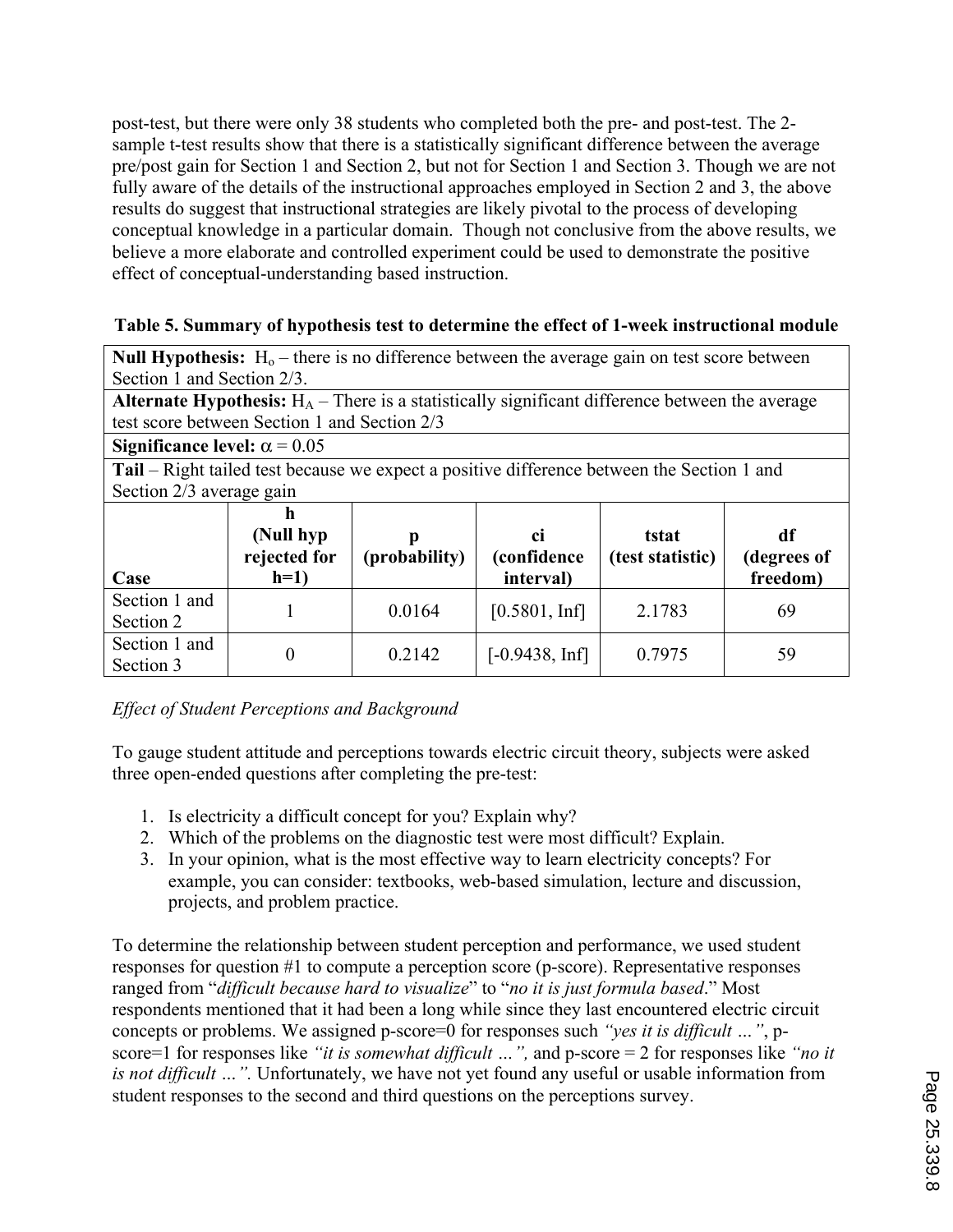A background survey was also distributed to students after the post-test to evaluate the instructional module and gather student background information. For module evaluation, we used a five-point Likert-style scale (1=strongly disagree, 3=neither agree nor disagree, 5=strongly agree) for each of the following criteria:

- Criterion 1: Increased my interest in electrical engineering
- Criterion 2: Improved my understanding of fundamental circuit concepts
- Criterion 3: Helped me realize/identify misconceptions about electric circuit concepts

Individual scores for each of these criteria were added to obtain a module score (m-score). The average scores (ranging from 1 to 5) for each of these criteria were relatively higher for section 1 where the conceptual-understanding-based instructional module was employed. Table 6 summarizes the average score for each criterion.

| <b>Section</b> | <b>Criterion 1</b> | <b>Criterion 2</b> | <b>Criterion 3</b> |
|----------------|--------------------|--------------------|--------------------|
| Section 1      | 2 84               | 3.75               | 3 47               |
| Section 2      | 2.51               | 3 3 1              | 292                |
| Section 3      | . 6                | 3 በ4               |                    |

#### **Table 6. Average score for each of the instructional module evaluation criterion**

Student background questions included their previous experience with electric circuits, their intended major and gender. We calculated the background score (b-score), by assigning the following scores for their past electric circuit experience:

- $0 = None$
- $1 =$  Advanced Placement (AP) Physics course
- 2 = College Physics (PHYS 241, PHYS 272 offered at our university)
- 3 = High School Electronics course
- 4 = Introductory Electric Circuits course (ECE 201 offered by ECE Dept.)

Scores were also assigned for their intended majors (ECE=1and Non-ECE=0). For students who had completed more than one of the above listed background courses, the scores for all of them were added. For example, a student whose intended major is ECE and who had completed an AP Physics course and was currently enrolled in PHYS 241 had a total background score = 1 (ECE)  $+ 1$  (AP Physics)  $+ 2$  (college Physics) = 4. We did not assign any score to gender because of the relatively small number of female students  $(\sim 30)$ .

To study the effect of student perceptions of electric circuit concepts, their evaluation of the effectiveness of instructional module, and their background on concept inventory performance, statistical correlation coefficients were calculated. The computed Pearson's correlation coefficient  $\rho$  (rho) for the three scores is shown in Table 7. According to these computed values, there seems to be no significant correlation between student perceptions of difficulty and their performance. Though nothing can be said conclusively here, we believe that findings from more detailed studies can provide useful insights.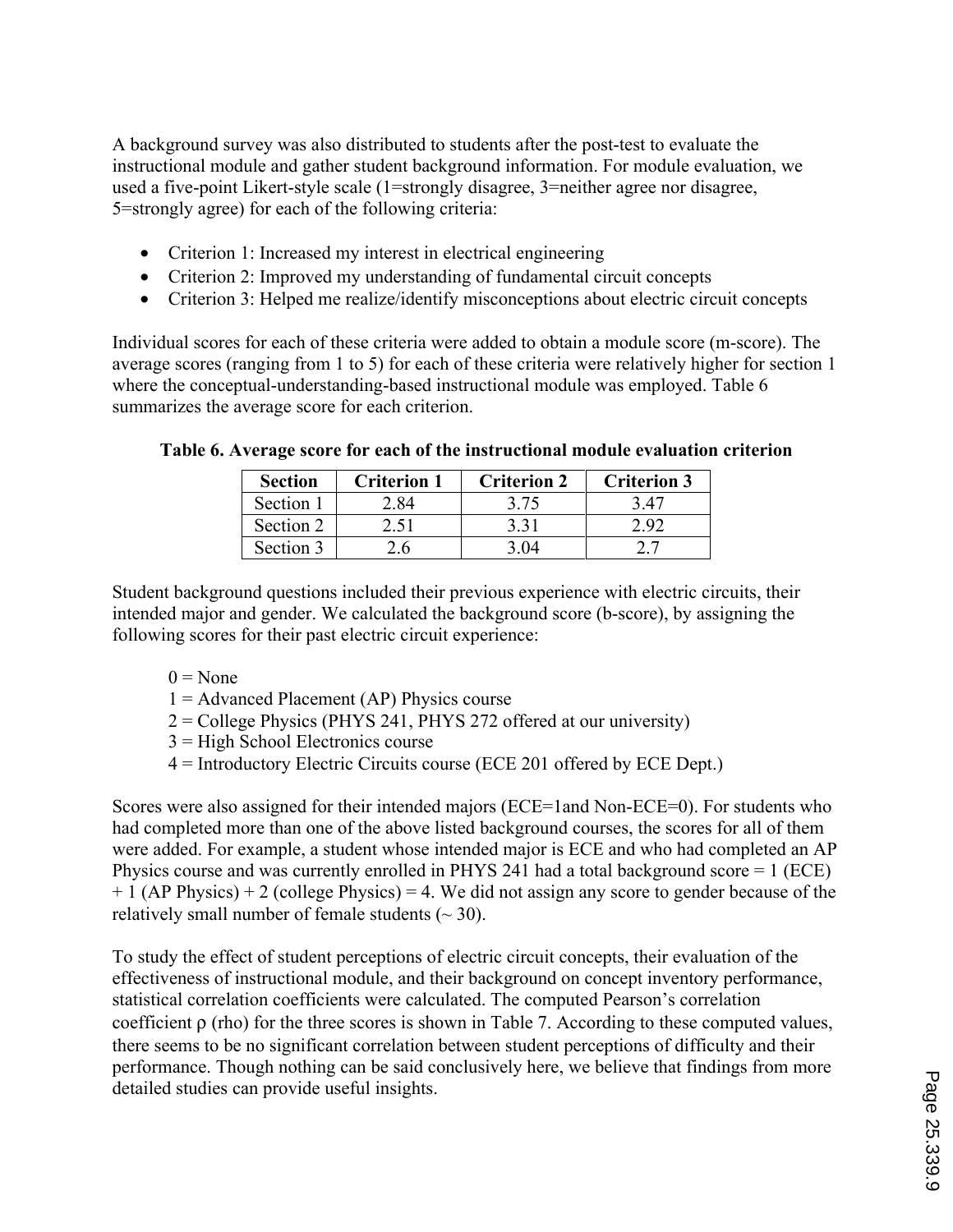| <b>Correlation Test</b> | Computed value of $\rho$ (rho) |
|-------------------------|--------------------------------|
| p-score and pre-test    | $-0.2388$                      |
| p-score and post-test   | 0.2615                         |
| m-score and pre-test    | $-0.1120$                      |
| m-score and post-test   | 0.1127                         |
| b-score and pre-test    | 0.4711                         |
| b-score and post-test   | 0.5597                         |

|  |  | <b>Table 7. Summary of correlation test results</b> |  |  |  |  |
|--|--|-----------------------------------------------------|--|--|--|--|
|--|--|-----------------------------------------------------|--|--|--|--|

Nonetheless, it was encouraging that the students in Section 1 (where conceptual-understanding based instruction was implemented) rated the module higher. However, there was no significant correlation between student rating of the instructional module and their performance on the test, as indicated by the  $\rho$  (rho) = -0.112/0.1127 value, as presented in Table 7.

As would be expected, there is a slightly more significant relationship between student performance and their background as indicated by  $\rho$  (rho) = 0.4711/0.5597 in Table 7. Students who were concurrently enrolled in introductory circuits course offered by ECE department or who had completed an electronics course in high school performed significantly better. When we combined data of all three sections (for n=154), only 29 students scored greater than 80% on the post-test. When we further examined the intended majors of these 29 students, we found that 9 (out of a total of 22, i.e. ~40%) of them had indicated ECE as their major. On average, ECE students appeared to perform better.

# **Conclusions and Recommendations**

It is apparent from student performance on the DIRECT concept inventory that a large majority of the students had persistent difficulties with fundamental electric circuit concepts, even at the university level. Their conceptions of electric circuits are often characterized as *naïve* and *robust.* With one week of instruction, their performance on the concept inventory only increased by 7%. It is encouraging to see that incorporating some research-based instructional measures seem to positively impact student conceptual knowledge. However, it appeared that concept inventory scores were neither influenced by student perceptions about electric circuits, nor their evaluation of the effectiveness of instructional module. As would be expected, students who had more experience with electric circuits in high school or college showed evidence of better conceptual understanding. Students who indicated ECE as their intended major also performed relatively better, which points to the role of motivation in relation to conceptual understanding.<sup>16</sup>

This study, though limited by time and sample size, shows some positive trends. It has also directly motivated two other studies, one investigating the role of textbooks in promoting conceptual understanding, and the other analyzing the evolution of student conceptions as they progress through an electrical and computer engineering curriculum. Findings from this study were used to develop evaluation criteria for the two studies. We are hopeful that findings from this study will be useful to other researchers who are interested in undertaking similar studies on a larger scale. We expect that when undertaken with even larger numbers of students, the data